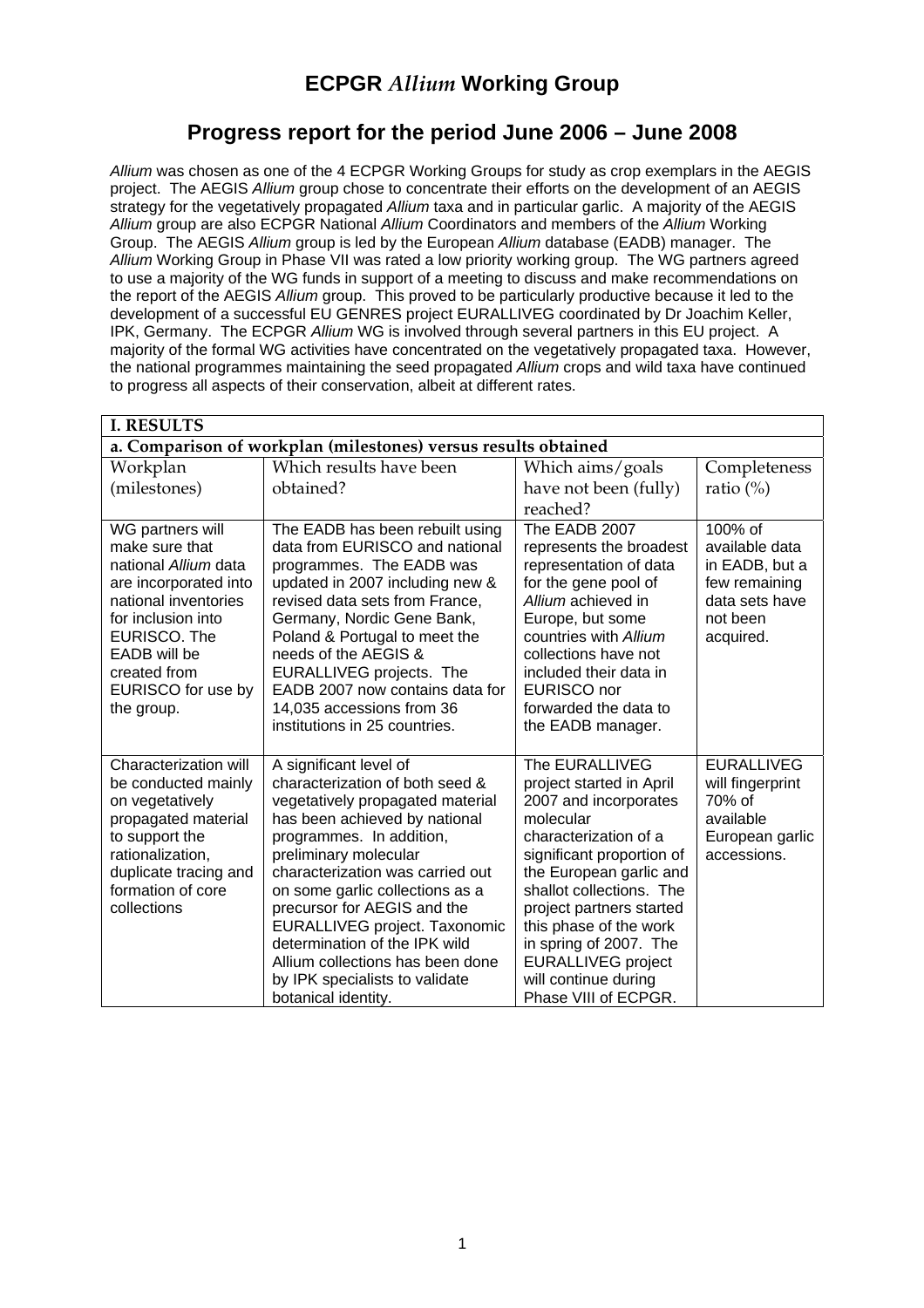| Tracing of duplicates<br>in collections.                             | Tracing of duplicates is especially<br>important for vegetatively<br>propagated material because of<br>the impact on labour use and<br>funding. The EURALLIVEG<br>project is using the EADB2007 to<br>tag true duplicates of garlic &<br>shallot distributed between                                                                                                                                                                                                                                                                                                                                                                                                                                                                                    | Currently there is a<br>delay of about 6<br>months in<br><b>EURALLIVEG</b><br>molecular analyses<br>because of technical<br>reasons.                                                                                                                                                                                                                                                                                                                                                                                                                                                                                 |  |
|----------------------------------------------------------------------|---------------------------------------------------------------------------------------------------------------------------------------------------------------------------------------------------------------------------------------------------------------------------------------------------------------------------------------------------------------------------------------------------------------------------------------------------------------------------------------------------------------------------------------------------------------------------------------------------------------------------------------------------------------------------------------------------------------------------------------------------------|----------------------------------------------------------------------------------------------------------------------------------------------------------------------------------------------------------------------------------------------------------------------------------------------------------------------------------------------------------------------------------------------------------------------------------------------------------------------------------------------------------------------------------------------------------------------------------------------------------------------|--|
|                                                                      | institutions as safety duplicates<br>under the ECPGR & GENRES<br>projects. The accessions in a<br>majority of the main garlic &<br>shallot collections (7 institutions<br>from 6 countries plus the Nordic<br>Gene Bank) to be taken forward<br>to the molecular screen in<br><b>EURALLIVEG.</b> The officially<br>acknowledged duplicates were<br>confirmed as they are in the<br>EADB2007. As molecular<br>screening proceeds on all<br>material of the partners no further<br>formal duplicate search in the<br>database was necessary so far.                                                                                                                                                                                                       | A few important garlic<br>collections are not<br>involved in the<br>EURALLIVEG project.<br>It is hoped that the<br>AEGIS project and<br>Phase VIII will provide<br>the impetus to include<br>these collections in the<br>molecular screen. The<br>molecular results will<br>provide the information<br>necessary to identify<br>vegetative duplicates<br>and underpin the<br>development of                                                                                                                                                                                                                          |  |
|                                                                      | After the completion of the<br>molecular data the duplicates<br>identified will be compared with<br>EADB.                                                                                                                                                                                                                                                                                                                                                                                                                                                                                                                                                                                                                                               | European collections<br>and safety duplicates of<br>garlic and shallot.                                                                                                                                                                                                                                                                                                                                                                                                                                                                                                                                              |  |
|                                                                      |                                                                                                                                                                                                                                                                                                                                                                                                                                                                                                                                                                                                                                                                                                                                                         | It is proposed that the<br>accessions of countries<br>not participating in<br>EURALLIVEG and,<br>therefore, absent from<br>the analyses will be<br>analysed using the WG<br>project funds of the                                                                                                                                                                                                                                                                                                                                                                                                                     |  |
|                                                                      |                                                                                                                                                                                                                                                                                                                                                                                                                                                                                                                                                                                                                                                                                                                                                         | VEGNET budget.                                                                                                                                                                                                                                                                                                                                                                                                                                                                                                                                                                                                       |  |
| Regeneration -<br>focused on<br>vegetatively<br>propagated material. | Routine maintenance of<br>vegetative material has continued<br>in a significant number of national<br>collections generally in field<br>collections. Regeneration of<br>vegetatively propagated material<br>through a division of labour within<br><b>EURALLIVEG Consortium,</b><br>currently Czech Republic,<br>Germany & Poland includes<br>material in-vitro for disease<br>elimination and development of<br>the techniques for the cryo<br>preservation for garlic.<br>Many national programmes have<br>continued to regenerate seed<br>accessions and to store the seed<br>produced under long-term<br>conditions following FAO/IPGRI<br>guidelines.<br>This work is reflected in the<br>record number of accessions<br>included in the EADB2007. | No Memorandum of<br>Understanding has<br>been signed between<br>the National<br>Programmes under the<br>AEGIS programme.<br>Practical steps to divide<br>the workload within the<br>Conservation<br>Consortium could not<br>be realized.<br>The Allium working<br>group does not have<br>legal competence to<br>organize any of the<br>proposed actions<br>without the expressed<br>willingness of the<br>respective national<br>programmes.<br>Thus, the<br><b>EURALLIVEG</b> project<br>will move towards the<br>technical requirements<br>of establishing<br>European cryo<br>collections of garlic &<br>shallot. |  |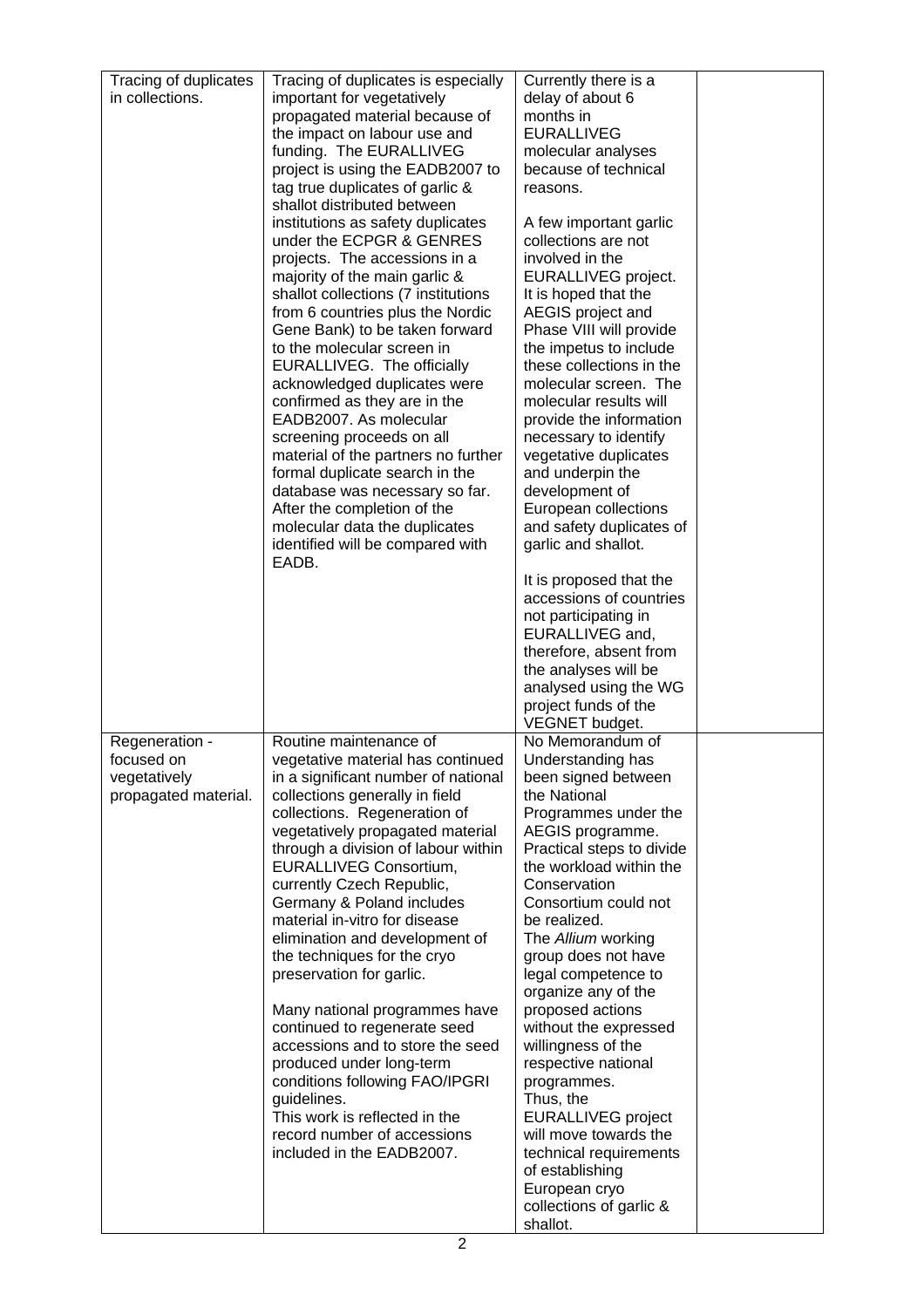|                                                                                                                                                               |                                                                                                                                                                                                                                                                                                                                                                                                                                                                                                                                                                                                                                                                                                                                                                                                                                                                                                                              | However, the ultimate<br>success of this project<br>will depend upon<br>national programmes<br>providing support for<br>facilities & manpower.                                                                                                                                                                                                                                                                                                                                                                                                                                                                                                                                                                                                                                                                                                                                                         |  |
|---------------------------------------------------------------------------------------------------------------------------------------------------------------|------------------------------------------------------------------------------------------------------------------------------------------------------------------------------------------------------------------------------------------------------------------------------------------------------------------------------------------------------------------------------------------------------------------------------------------------------------------------------------------------------------------------------------------------------------------------------------------------------------------------------------------------------------------------------------------------------------------------------------------------------------------------------------------------------------------------------------------------------------------------------------------------------------------------------|--------------------------------------------------------------------------------------------------------------------------------------------------------------------------------------------------------------------------------------------------------------------------------------------------------------------------------------------------------------------------------------------------------------------------------------------------------------------------------------------------------------------------------------------------------------------------------------------------------------------------------------------------------------------------------------------------------------------------------------------------------------------------------------------------------------------------------------------------------------------------------------------------------|--|
| Use of Modern<br>Technology                                                                                                                                   | The ECPGR & AEGIS Allium<br>WGs have promoted the use of<br>molecular fingerprinting, in vitro<br>culture for disease elimination &<br>cryopreservation for conservation<br>for clonal accessions. The<br>EURALLIVEG project grew out of<br>our recommendations to build on<br>the cryopreservation expertise<br>available in the Czech Republic,<br>Germany & Poland and the<br>molecular expertise in Germany &<br>the Netherlands. The partners<br>recognized the value of high<br>technology (molecular<br>fingerprinting & cryo-preservation)<br>to develop European collections<br>of disease-free cryo preserved<br>garlic & shallot. Joachim Keller<br>coordinated a successful bid in<br>the 2 <sup>nd</sup> Call of the EU regulation<br>870/2004 for the EURALLIVEG<br>project. This GENRES project<br>has the potential to provide one of<br>the first practical examples of a<br>functional European collection | The EURALLIVEG<br>project (2007-2010) will<br>support financially the<br>establishment of proto-<br>European garlic &<br>shallot collections.<br>EURALLIVEG does not<br>have the funds to<br>support non-partner<br>involvement or the<br>inclusion of their<br>material in the work of<br>fingerprinting & virus<br>eradication in<br>preparation for cryo<br>preservation. The<br>AEGIS project meeting<br>in July 08 will include<br>reps from Portugal &<br>Spain, and the Allium<br>WG proposal for Phase<br>VIII will address these<br>issues.<br>In the longer term<br>European collections<br>will require the political<br>and financial support of<br>either the respective<br>national programmes or<br>other international<br>bodies in order to<br>maintain the facilities<br>and required level of<br>technical staff to<br>maintain the European<br>collections & safety<br>duplicates. |  |
| The wild species<br>genepool will be<br>structured according<br>to the relevance of<br>the species for<br>utilization and<br>breeding of the crop<br>species. | Documentation and initial<br>characterization of seed &<br>vegetatively propagated wild taxa<br>have been effective in some<br>national programmes. IPK has<br>published several articles and<br>summaries on the use of wild<br>Allium species for various<br>purposes.                                                                                                                                                                                                                                                                                                                                                                                                                                                                                                                                                                                                                                                     | No significant<br>discussion has been<br>conducted within the<br>Allium WG because in<br>general the wild taxa<br>have a low priority<br>currently. The WG<br>members have<br>research strategies for<br>the wild taxa, but no<br>financial support to<br>carry out this work.<br>However, national<br>programmes have not<br>developed strategies to<br>decide how to conserve<br>these wild gene pools<br>and how to prioritize the<br>more important wild<br>species.                                                                                                                                                                                                                                                                                                                                                                                                                               |  |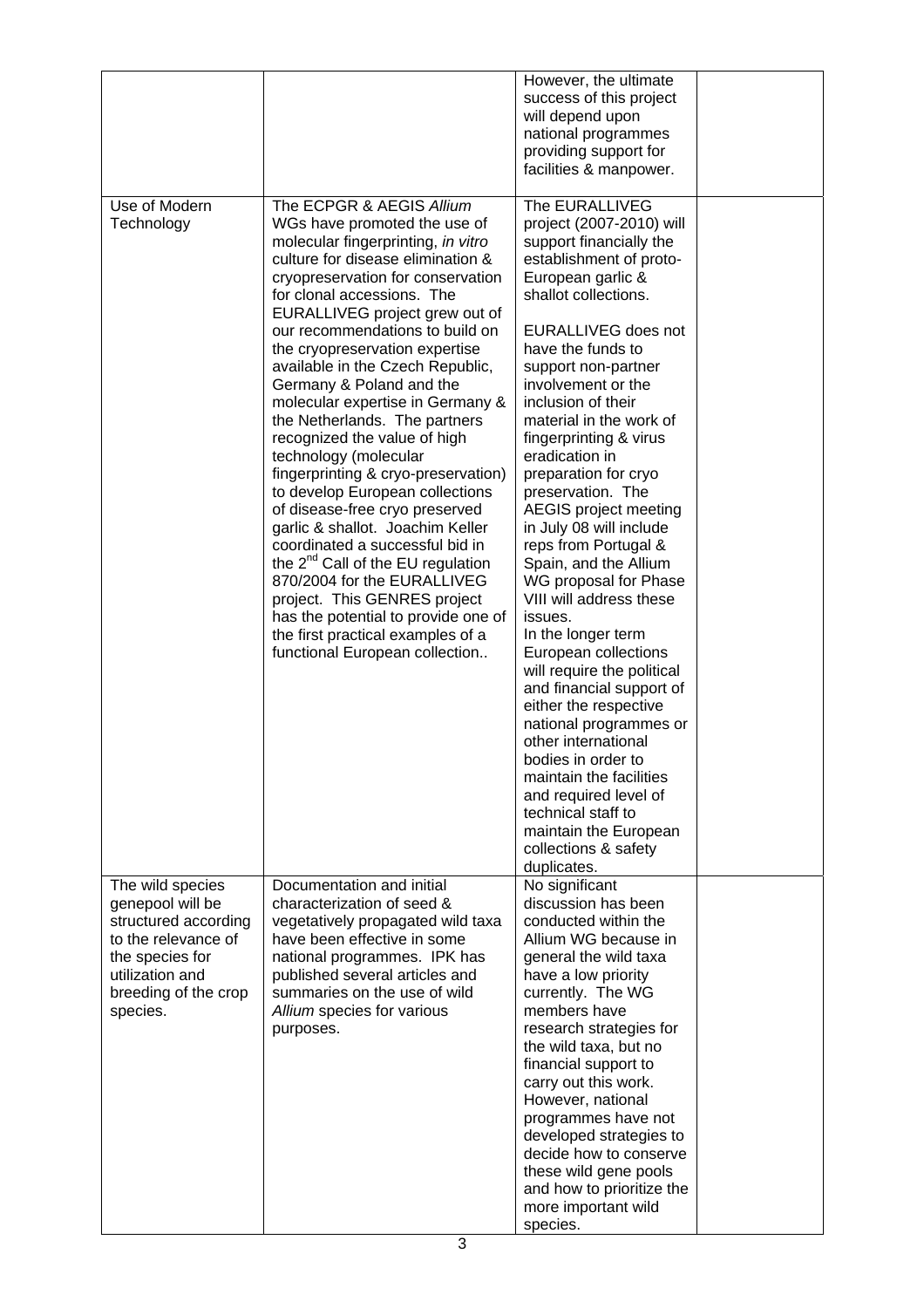|             | Additional funds would |
|-------------|------------------------|
|             | be necessary to        |
|             | develop relevant       |
| strategies. |                        |

### **b. Contribution to the four ECP/GR priorities for Phase VII**

1. Characterization/evaluation (including modern technologies)

There has been significant characterization of Allium germplasm in various national programmes, but no coordinated effort across the working group.

The EURALLIVEG project is providing a major step towards fingerprinting a large proportion of the European garlic and shallot collections. This molecular characterization will form the basis of decision making for the development of the European collections.

Any other characterization eval worth mentioning?

2. Task sharing: Our efforts in the WG have concentrated on the vegetatively propagated crops. Members of the *Allium* WG have been involved in AEGIS & the EU EURALLIVEG project providing a unified approach across groups to the development of European collections of garlic and shallot. The AEGIS project provided impetus for the low priority Allium WG to develop a strategy for creating and maintaining European vegetative *Allium* collections. Three national programmes (Czech Republic, Germany & Poland) collaborated to develop the methods for the cryopreservation of garlic. The WG vegetative subgroup agreed to promote cryopreservation as the method of choice for the conservation of vegetatively propagated *Allium* taxa. The AEGIS *Allium* group, in consultation with the ECPGR *Allium* vegetative subgroup, has produced a strategy for the implementation of duplicate identification of garlic in European collections and their subsequent long-term storage in cryopreservation. The ECPGR funded the European Allium database manager to attend the  $1<sup>st</sup>$  project meeting of EURALLIVEG to assist the discussion on the identification of clonal duplicates.

3. *In situ*/on-farm conservation and development There was no coordinated effort by the WG in this area, however, local development projects for onfarm conservation & participatory breeding have been established in France, Hungary and Poland

#### 4. Documentation and information

The European *Allium* database was rebuilt based mainly on data sets received from national *Allium* coordinators augmented by data from EURISCO. The EADB2007 holds passport data for 14,035 accessions from 36 institutions in 25 countries. We have used the EADB in collaboration with the EURALLIVEG project to identify true duplicate accessions in the main garlic & shallot collections.

### **c. Relevance (regional / international)**

Did your work and/or outputs have inter-regional dimension? (if it did, give precisions) Can we say here that the molecular fingerprinting and the cryo-preservation techniques developed in EURALLIVEG, and the strategy for the maintenance of a European garlic collection from the ECPGR/AEGIS Allium WGs will be valuable models for other collaborative groups. Cryopreservation as a technique is applicable to a range of clonal crops including potato, strawberry and some (if not all) clonal woody fruit crops. Initiatives are underway for potato genebanks in Germany & the Czech Republic; and apple & strawberry work is at least in the research stage. Networks could be constructed of the respective crops when more than one lab is working with that, first collaborative activities are at least initiated in potato and strawberry.

#### **d. Lessons learnt (recommendations)**

Which lessons learnt are also relevant for other Working Groups?

The lessons learned from the situation of vegetatively propagated alliums are valid for all other vegetatively propagated crops, e.g. potato, fruit crops including grapes & hop and some minor crops. In all these cases, cryopreservation would be the most economic and, therefore, the simplest way to store germplasm providing shared activities and mutual benefit.

As a low priority WG we benefited hugely from members involvement in the AEGIS programme and the EU EURALLIVEG project. A majority of the positives reported here result from involvement in these collaborations.